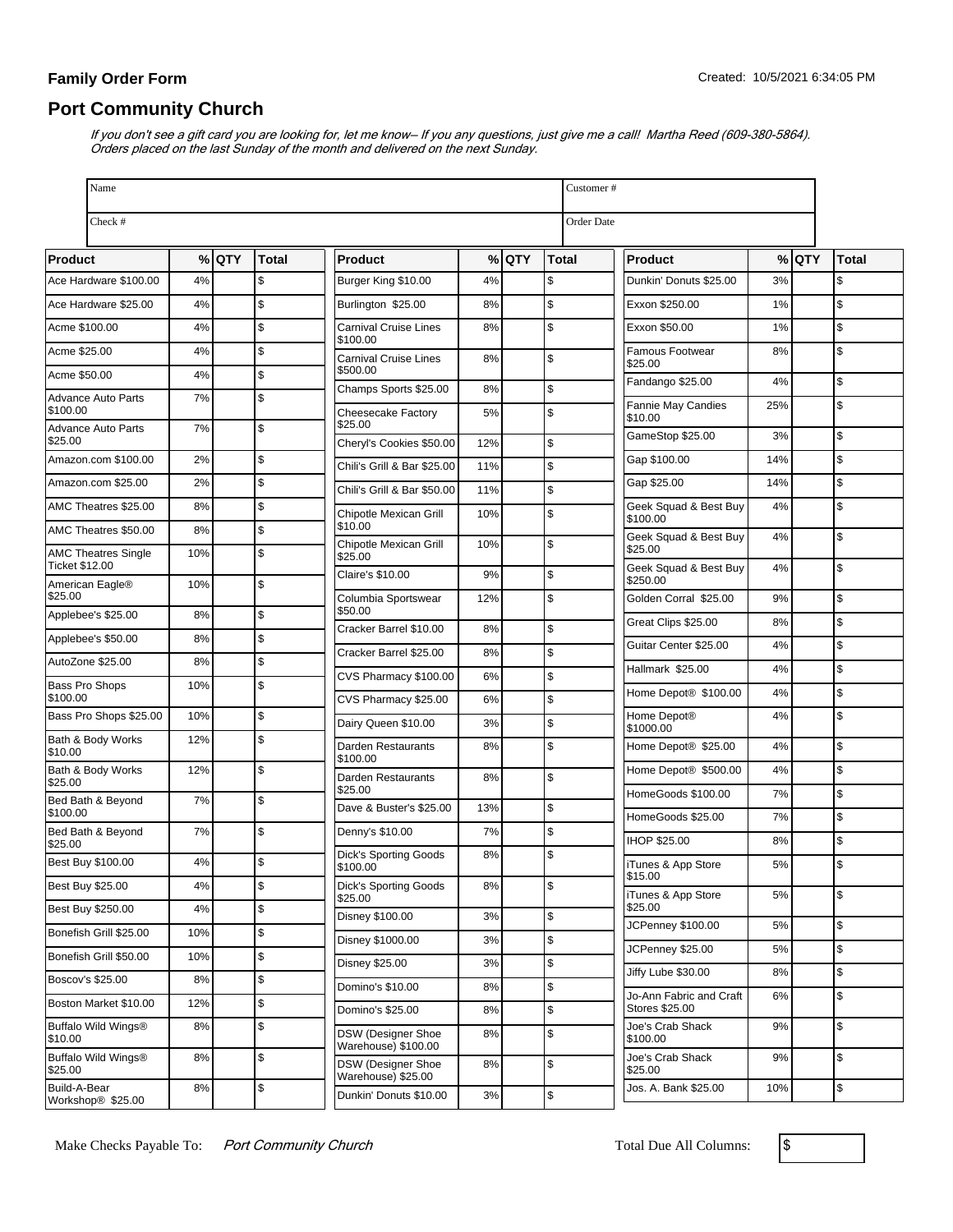### **Family Order Form**

# **Port Community Church**

If you don't see a gift card you are looking for, let me know– If you any questions, just give me a call! Martha Reed (609-380-5864). Orders placed on the last Sunday of the month and delivered on the next Sunday.

| Name                                    |       |         |               |                                      |      |         |              | Customer#  |                                              |       |         |               |
|-----------------------------------------|-------|---------|---------------|--------------------------------------|------|---------|--------------|------------|----------------------------------------------|-------|---------|---------------|
| Check #                                 |       |         |               |                                      |      |         |              | Order Date |                                              |       |         |               |
| <b>Product</b>                          |       | $%$ QTY | <b>Total</b>  | Product                              |      | $%$ QTY | <b>Total</b> |            | <b>Product</b>                               |       | $%$ QTY | <b>Total</b>  |
| Kmart \$25.00                           | 4%    |         | \$            | Office Depot / Office<br>Max \$25.00 | 5%   |         | \$           |            | Sam's Club \$50.00                           | 2.5%  |         | \$            |
| Kmart \$50.00                           | 4%    |         | \$            | Old Navy \$100.00                    | 14%  |         | \$           |            | Sam's Club \$500.00                          | 2.5%  |         | <b>S</b>      |
| Kohl's \$100.00                         | 4%    |         | \$            | Old Navy \$25.00                     | 14%  |         | \$           |            | Sears \$100.00                               | 4%    |         | $\mathsf{\$}$ |
| Kohl's \$25.00                          | 4%    |         | $\mathsf{\$}$ | Olive Garden \$100.00                | 8%   |         | \$           |            | Sears \$25.00                                | 4%    |         | $\mathsf{\$}$ |
| L.L.Bean \$100.00                       | 16%   |         | $\sqrt{2}$    | Olive Garden \$25.00                 | 8%   |         | \$           |            | Sears \$250.00                               | 4%    |         | $\mathfrak s$ |
| L.L.Bean \$25.00                        | 16%   |         | $\sqrt{2}$    | Omaha Steaks \$25.00                 | 11%  |         | \$           |            | Sears Auto Service<br>Center \$100.00        | 4%    |         | \$            |
| Lady Foot Locker<br>\$25.00             | 8%    |         | \$            | Outback Steakhouse<br>\$25.00        | 10%  |         | \$           |            | Sears Auto Service<br>Center \$25.00         | 4%    |         | $\mathsf{\$}$ |
| Lands' End \$100.00                     | 15%   |         | \$            | Outback Steakhouse                   | 10%  |         | \$           |            | Sears Auto Service                           | 4%    |         | \$            |
| Lands' End \$25.00                      | 15%   |         | \$            | \$50.00<br>Overstock.com \$25.00     | 8%   |         | \$           |            | Center \$250.00<br>Shari's Berries \$50.00   | 12%   |         | $\mathsf{\$}$ |
| Lands' End Kids<br>\$100.00             | 15%   |         | \$            | Panera Bread \$10.00                 | 8%   |         | \$           |            | Shell \$100.00                               | 1.5%  |         | $\mathsf{\$}$ |
| Lands' End Kids \$25.00                 | 15%   |         | \$            | Panera Bread \$25.00                 | 8%   |         | \$           |            | Shell \$25.00                                | 1.5%  |         | $\mathsf{\$}$ |
| Lands' End School                       | 15%   |         | \$            | Panera Bread \$50.00                 | 8%   |         | \$           |            | Shell \$50.00                                | 1.5%  |         | $\mathsf{\$}$ |
| \$100.00<br>Lands' End School           | 15%   |         | \$            | Papa John's Pizza                    | 8%   |         | \$           |            | ShopRite \$100.00                            | 4%    |         | $\mathsf{\$}$ |
| \$25.00                                 |       |         |               | \$10.00                              |      |         |              |            | ShopRite \$25.00                             | 4%    |         | $\mathsf{\$}$ |
| Lane Bryant <sup>®</sup> \$25.00        | 8%    |         | \$            | PetSmart \$25.00                     | 5%   |         | \$           |            | Sierra \$100.00                              | 7%    |         | $\mathsf{\$}$ |
| Little Caesars Pizza<br>\$20.00         | 8%    |         | \$            | Pizza Hut \$10.00                    | 8%   |         | \$           |            | Sierra \$25.00                               | 7%    |         | $\mathfrak s$ |
| Loews Cineplex \$25.00                  | 8%    |         | \$            | Popcorn Factory \$50.00              | 12%  |         | \$           |            | Staples \$100.00                             | 5%    |         | $\mathsf{\$}$ |
| Loews Cineplex \$50.00                  | 8%    |         | \$            | Pottery Barn \$25.00                 | 8%   |         | \$           |            | <b>Staples \$25.00</b>                       | 5%    |         | \$            |
| Loews Cineplex Single<br>Ticket \$12.00 | 10%   |         | \$            | Pottery Barn Kids<br>\$100.00        | 8%   |         | \$           |            | Starbucks \$10.00                            | 4.5%  |         | $\mathsf{\$}$ |
| LongHorn Steakhouse                     | 8%    |         | \$            | Pottery Barn Kids<br>\$25.00         | 8%   |         | \$           |            | Starbucks \$25.00                            | 4.5%  |         | \$            |
| \$100.00<br>LongHorn Steakhouse         | 8%    |         | \$            | Rainforest Cafe \$100.00             | 9%   |         | \$           |            | Starbucks \$50.00                            | 4.5%  |         | $\mathsf{\$}$ |
| \$25.00                                 |       |         |               | Rainforest Cafe \$25.00              | 9%   |         | \$           |            | <b>Subway Restaurants</b>                    | 4.5%  |         | \$            |
| Lowe's \$100.00                         | 4%    |         | \$            | Red Lobster \$25.00                  | 8%   |         | \$           |            | \$10.00<br>Sunoco \$250.00                   | 1%    |         | $\mathsf{\$}$ |
| Lowe's \$1000.00                        | 4%    |         | \$            | Red Robin \$25.00                    | 8%   |         | \$           |            | Sunoco \$50.00                               | 1%    |         | \$            |
| Lowe's \$20.00                          | 4%    |         | \$            | Regal \$10.00                        | 8%   |         | \$           |            | T.J. Maxx \$100.00                           | $7\%$ |         |               |
| Lowe's \$25.00                          | $4\%$ |         | \$            | Regal \$25.00                        | 8%   |         | \$           |            | T.J. Maxx \$25.00                            | 7%    |         | \$            |
| Lowe's \$500.00                         | 4%    |         | $\pmb{\$}$    | Regal Premiere e-Ticket              | 10%  |         | \$           |            | T.J.                                         | 7%    |         | $\mathsf{\$}$ |
| Macy's \$100.00                         | 10%   |         | \$            | \$10.50<br>Rite Aid \$25.00          | 4%   |         | \$           |            | Maxx/Marshalls/HomeG<br>oods/Sierra \$100.00 |       |         |               |
| Macy's \$25.00                          | 10%   |         | $\pmb{\$}$    | Ross Dress for Less                  | 8%   |         | \$           |            | T.J.                                         | 7%    |         | \$            |
| Marshalls \$100.00                      | 7%    |         | \$            | \$25.00                              |      |         |              |            | Maxx/Marshalls/HomeG<br>oods/Sierra \$25.00  |       |         |               |
| Marshalls \$25.00                       | 7%    |         | \$            | Royal Farms \$100.00                 | 4%   |         | \$           |            | Taco Bell \$10.00                            | 5%    |         | \$            |
| Michaels \$25.00                        | 4%    |         | \$            | Royal Farms \$25.00                  | 4%   |         | \$           |            | Taco Bell \$25.00                            | 5%    |         | $\mathsf{\$}$ |
| Mobil \$250.00                          | 1%    |         | $\sqrt{2}$    | Sam's Club \$100.00                  | 2.5% |         | \$           |            | Tanger Outlets \$25.00                       | 8%    |         | \$            |
| Mobil \$50.00                           | 1%    |         | \$            | Sam's Club \$25.00                   | 2.5% |         | \$           |            | Target \$10.00                               | 2.5%  |         | \$            |
| Office Depot / Office<br>Max \$100.00   | 5%    |         | \$            | Sam's Club \$250.00                  | 2.5% |         | \$           |            | Target \$100.00                              | 2.5%  |         | $\,$          |